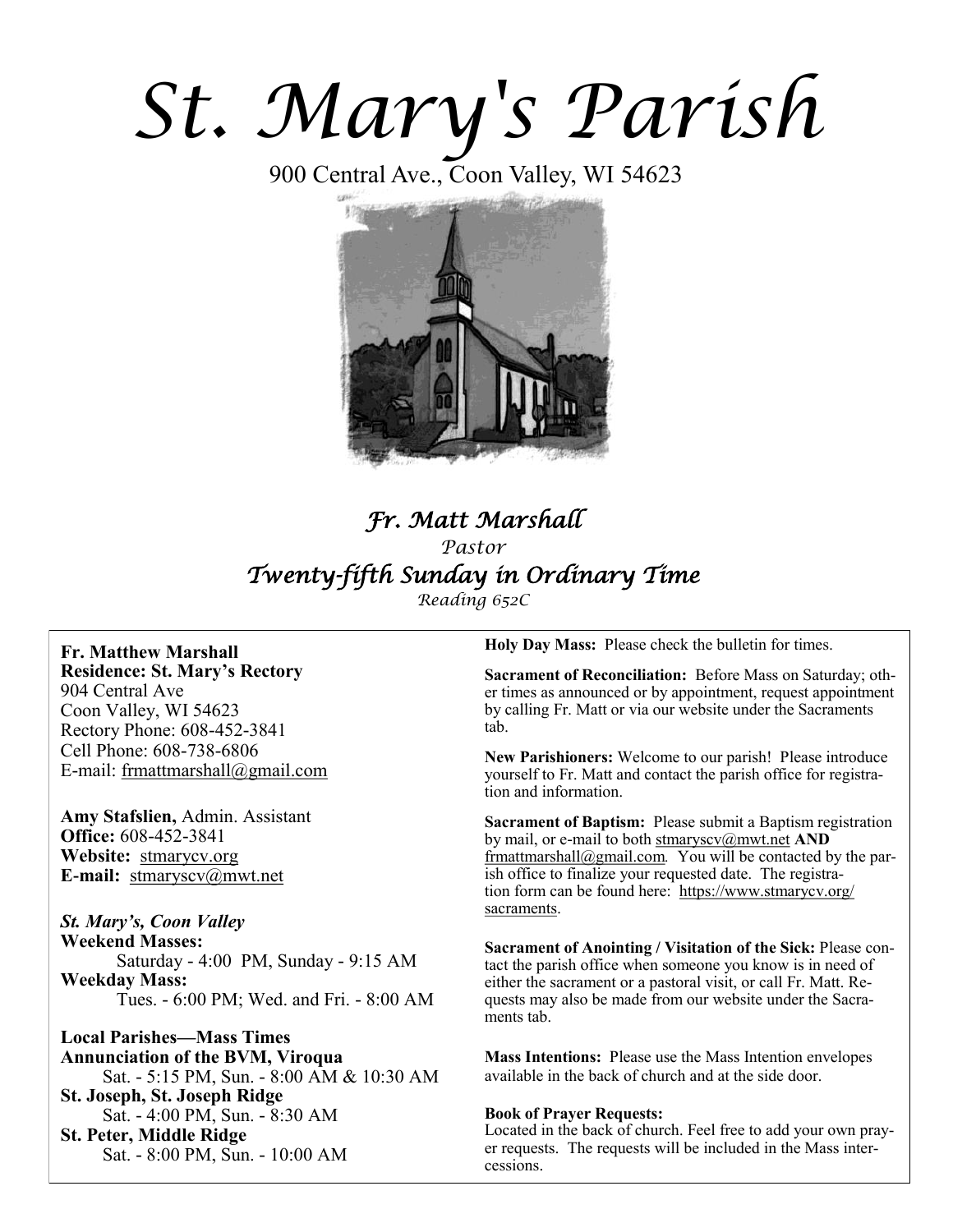**—————————————————————————–———–-——–--—————————————–—**

#### **SUNDAY, SEPTEMBER 22, 2019**

- 1) Amos 8:4-7
- 2) 1 Timothy 2:1-8<br>3) Luke 16:1-13 or
- 3) Luke 16:1-13 or 16:10-13

FOCUS: Jesus instructs us to serve only one master.

Many things compete for our attention on a daily basis. Some of the things we do, we do in light of our faith and in the service of God; other things may draw us away from both. Jesus exhorts us to pay attention to our actions and our motives, for we cannot serve both God and the things of this world.

#### LITURGY OF THE WORD

From the prophet Amos comes a warning to the people of the Northern Kingdom of Israel that God sees those who take advantage of or mistreat the poor and needy, and he will not *forget a thing they have done*. In Paul's Letter to Timothy, he asks for prayers for those in authority – that they be pleasing to the Lord. In Luke's Gospel, Jesus tells the parable of the dishonest steward, and says that a person must be trustworthy in matters big and small. For no one can *serve both God and mammon*.

| <b>Upcoming Events/Calendar</b> |                              |                                                               |  |  |  |  |
|---------------------------------|------------------------------|---------------------------------------------------------------|--|--|--|--|
| Sept. 22                        | <b>A</b> fter<br><b>Mass</b> | First Religious Education Class for the<br><b>School Year</b> |  |  |  |  |
| Sept 29                         | After<br><b>Mass</b>         | Religious Education Class                                     |  |  |  |  |
| Sept. 30                        | 7:00 PM                      | Parish Council Meeting                                        |  |  |  |  |
| Oct. 2-<br>Oct 9                |                              | Fr. Matt on call at both Gundersen and<br>Mayo Hospitals      |  |  |  |  |
| Oct.6                           | After<br><b>Mass</b>         | <b>Religious Education Class</b>                              |  |  |  |  |
| Oct.8                           | $6:00 \text{ PM}$            | NO MASS-Fr. Matt has a Deanery<br>Meeting                     |  |  |  |  |
| Oct. 13                         | $7:30 \text{ AM}$<br>to Noon | Our Annual<br><b>Pancake Breakfast</b>                        |  |  |  |  |
| Oct.<br>19/20                   | During<br><b>Mass</b>        | World Mission Sunday                                          |  |  |  |  |
| Oct. 20                         |                              | NO Religious Education                                        |  |  |  |  |
| Oct. 27                         | After<br>Mass                | Religious Education Class                                     |  |  |  |  |
| Dec. 7                          | 8:00 AM<br>-1:30 PM          | St. Mary's Annual Craft Show at the<br>CV Village Hall        |  |  |  |  |



**Parable** of the **Unjust Steward** 

Luke

| Giving Last Week       | Week 37                         | 9/15/2019   |
|------------------------|---------------------------------|-------------|
| <b>Adult Envelopes</b> | \$1,020.00 Needed Weekly        | \$1,900.00  |
| Offertory              | \$155.00 Received This Week     | \$1,175.00  |
| <b>Total</b>           | \$1.175.00 Running total Needed | \$53,300.00 |
| 36 of 115 Sunday env.  | <b>Running total Received</b>   | \$57,232.76 |
| Pancake Breakfast      | \$360.00 Difference             | 3,932.76    |

#### Mass Intentions

| Sep. 21 | 4:00 PM | †Kenneth Kammel         |  |
|---------|---------|-------------------------|--|
| Sep. 22 | 9:15 AM | †Kylie Von Ruden        |  |
| Sep. 24 | 6:00 PM | †Larry and Myrtle Geier |  |
| Sep. 25 | 8:00 AM | †Edward Kerska          |  |
| Sep. 27 | 8:00 AM | Our Parish Family       |  |
| Sep. 28 | 4:00 PM | †Josie Molina           |  |
| Sep. 29 | 9:15 AM | †Matt Schauf            |  |

## Next Week in Service

| <b>Giving Last Week</b>                                                                                           |                                                                                                |                                 | Week 37                         | 9/15/2019   |  |  |
|-------------------------------------------------------------------------------------------------------------------|------------------------------------------------------------------------------------------------|---------------------------------|---------------------------------|-------------|--|--|
| <b>Adult Envelopes</b>                                                                                            |                                                                                                | $$1,020.00$ Needed Weekly       |                                 | \$1,900.00  |  |  |
| Offertory                                                                                                         |                                                                                                | \$155.00 Received This Week     |                                 | \$1,175.00  |  |  |
| <b>Total</b>                                                                                                      |                                                                                                | \$1.175.00 Running total Needed |                                 | \$53,300.00 |  |  |
| 36 of 115 Sunday env.<br>Pancake Breakfast                                                                        |                                                                                                | \$360.00 Difference             | <b>Running total Received</b>   | \$57,232.76 |  |  |
|                                                                                                                   |                                                                                                |                                 |                                 | 3,932.76    |  |  |
|                                                                                                                   |                                                                                                | <b>Mass Intentions</b>          |                                 |             |  |  |
| We have the following dates available for the next                                                                |                                                                                                |                                 |                                 |             |  |  |
| few months: Oct 11, 15, 16, & 29. Nov 6, 12, 15, 19,<br>23 or 24, 26, 27, 29.                                     |                                                                                                |                                 |                                 |             |  |  |
| Please use the Mass Intention Envelopes located in the<br>back and by the side door to request a Mass. Thank you. |                                                                                                |                                 |                                 |             |  |  |
| Sep. 21                                                                                                           | 4:00 PM                                                                                        | †Kenneth Kammel                 |                                 |             |  |  |
| Sep. 22                                                                                                           | 9:15 AM                                                                                        | †Kylie Von Ruden                |                                 |             |  |  |
| Sep. 24                                                                                                           | 6:00 PM                                                                                        | †Larry and Myrtle Geier         |                                 |             |  |  |
| Sep. 25                                                                                                           | 8:00 AM                                                                                        | †Edward Kerska                  |                                 |             |  |  |
| Sep. 27                                                                                                           | 8:00 AM                                                                                        | Our Parish Family               |                                 |             |  |  |
| Sep. 28                                                                                                           | 4:00 PM                                                                                        | †Josie Molina                   |                                 |             |  |  |
| Sep. 29                                                                                                           | 9:15 AM                                                                                        | †Matt Schauf                    |                                 |             |  |  |
|                                                                                                                   | <b>Next Week in Service</b>                                                                    |                                 |                                 |             |  |  |
|                                                                                                                   | If you are not able to be at the Mass scheduled below,<br>please find a substitute. Thank you. |                                 |                                 |             |  |  |
|                                                                                                                   | <b>Sat., Sep. 28</b><br>4:00 PM                                                                |                                 | <b>Sun., Sep. 29</b><br>9:15 AM |             |  |  |
| Servers:                                                                                                          | <b>VOLUNTEERS</b>                                                                              |                                 | <b>VOLUNTEERS</b>               |             |  |  |
| Reader $(s)$ :                                                                                                    | Robert Kerska                                                                                  |                                 | Ryan Goodwin                    |             |  |  |
| Communion<br>Minister (s):                                                                                        | Marge Antoniewicz                                                                              |                                 | Sue Humfeld                     |             |  |  |
| Ushers:                                                                                                           | Joe Roesler and<br><b>Volunteers</b>                                                           |                                 | Dave Humfeld and<br>Volunteer   |             |  |  |
| Money<br>Counters:                                                                                                | Mike Kammel and Mark Boland                                                                    |                                 |                                 |             |  |  |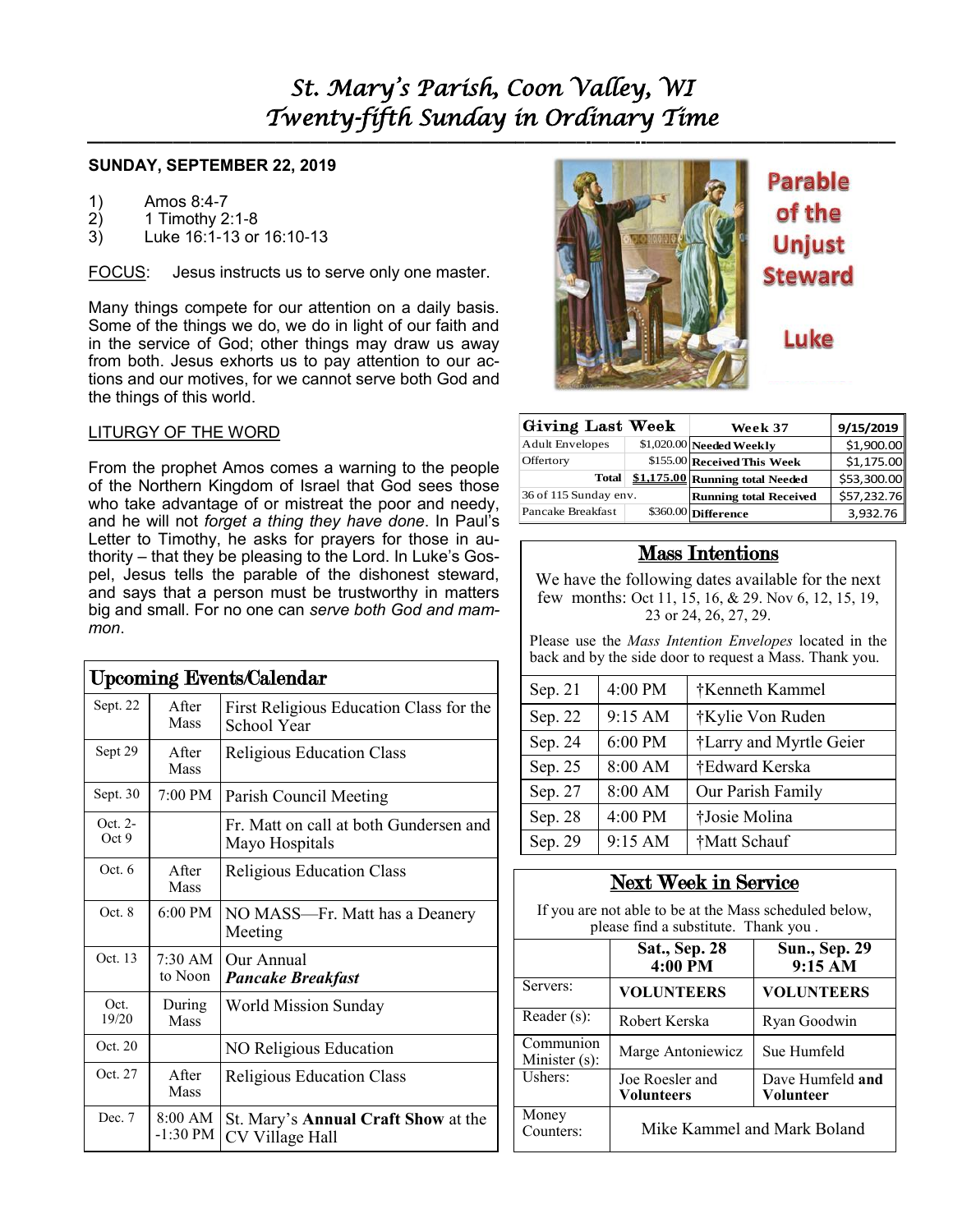# Parish Announcements

#### **Catechetical Sunday ~ Sept. 21/22**

Please pray for our Catechists as they assist our parents in the faith formation of our youth. This weekend we honor those called to server for the 2019-2020 Religious Education Year. Thank you to the following: *Mark Boland, Dan VonFeldt, Tony and Sara Steiger, Bridget Goodwin and Fr. Matt Marshall.* 

#### **Our Pancake Breakfast is October 13th!**

This is our biggest parish wide event of the year. Let's all come together to make it the best Breakfast thus far!



*Collection Envelopes:* As we have for the last several years, we are taking up a collection to support our Breakfast. Envelopes

are in the back of church for each registered family, pick yours up today. Thank you for your generosity.

*Men's Club Server Signup:* There is a signup sheet in the back of church for the Men wo help serve and make pancakes during the breakfast.

*PCCW Bake Sale:* all women of the parish are expected to donate at least \$15 of baked goods for the bake sale or make a donation of \$15. You may also donate garden items or crafts if you prefer.

*PCCW Guild Duties at the Breakfast:* The following PCCW guilds have been assigned these duties for the pancake breakfast: setup will be done by St. Cecilia Guild (will set up the day before after the 4PM mass), kitchen work by St. Catherine Guild, bake-sale by St. Theresa Guild, and cleanup by St. Rose Guild. **Please make yourself available when you receive a call from your guild chair.**

*Advertising:* Flyers are included with this bulletin, please help distribute them in the community. Extras in back.

#### **Rosary Leader Signup**

Anyone interested in leading the rosary during the month of October is encouraged to sign up in the back of church. Leaders should plan to start about 20 minutes before mass begins. Leaders may have a partner if they prefer to not lead the prayer alone. Let's try to fill the schedule so we can pray the rosary each weekend to celebrate our Blessed Mother, Mary.

#### **Religious Education Class Starts This Sunday**

If you missed the meeting or have yet to register, it's not too late to register - there are blank forms in the back of church or visit our website: [www.stmaryscv.org/religious-education](http://www.stmaryscv.org/religious-education)

# Diocesan/Local Announcements

#### **Sept. 25~Chicken Soup and Chili Supper**

Join our neighbors at the Coon Valley Lutheran Church for a heartwarming meal of chicken sour and chili on Wednesday, Sept. 25 from 4-7:00 PM.

#### **Sep. 23~Good Grief: Healing While Grieving**

A facilitated support group for people experiencing the pain of loss. At Franciscan Healthcare, 700 West Ave. So, Hospital Building, Lang Conference Rm, 1st Floor. Alternating Mondays, from 5:30 to 6:30 PM. Topic **Sept. 23** is "Grieving and Depression: Am I Sad or Sick?" For info call 608-785-0940, ext: 22218

#### **Sept. 24 or 26~Lectio Evangelization and the Acts of the Apostles Bible Study**

Have you noticed how our modern world has turned away from Jesus? Our world is in desperate need of the gospel but how do we effectively move hearts to Jesus? Beginning Sept. 24 or 26 join us as we study the Acts of the Apostles to learn how these first Christians turned the ancient world upside down bringing Jesus to all the ends of the Earth. In order to make this program more accessible, this class will be offered in multiple parishes. Each week you can go to the class that best fits your schedule! TUESDAYS – Blessed Sacrament 8:15-9:45 am, – St. Patrick's 6:30-8 pm, – Mary, Mother of the Church 6:30-8 pm. THURSDAYS - St. Patrick's 9:15- 10:45 am, – St. Joseph the Workman Cathedral 6-7:30 pm, Registration available in all 4 parish offices. Questions or to register contact Amy at 608.783.0847 or email [dcapelli@charter.net.](mailto:dcapelli@charter.net) Everyone is invited and encouraged to join us!

#### **Sept. 29~Blue Mass for First Responders**

On Sunday, September 29th, St Patrick Parish, Onalaska will celebrate a Blue Mass. Father Thomas Dade first conceived of the Blue Mass as part of his duties with the Catholic Police and Fireman's Society in 1934. On September 29th, 1934, about 1,100 police and firemen dressed in blue uniforms marched into St Patrick Church in Washington, D.C. for the first Blue Mass celebration. Since then, the Blue Mass has expanded to include all first responders (police, fire, and EMS) and has become a tradition throughout our nation. This is the 85th anniversary of the first Blue Mass and will recognize the sacrifices of first responders throughout our area. All parishioners and local citizens are welcome. **If you are a First Responder, or if you know a First Responder, please encourage them to attend in uniform at the**

**10:30 Mass on September 29th. If you will attend in uniform, please inform St. Patrick's Liturgy Planner, Steven Nott 783- 5535**

#### **Oct. 1~Aging Cafe**

October 1, Tuesday, 6-8 p.m. Presenters: Erica G. Srinivasan, Cameron Kiersch, Jackie Yaeger, M.D.

Investment: Suggested donation of \$10. Regis-

ter: [www.FSCenter.org](http://www.FSCenter.org) | 608-791-5295. An Aging Café is an opportunity for community members of all ages to gather together to explore the subject of aging. We all age, but we don't always have outlets to talk about it. Inspired by the Death Café movement, we seek to have open-ended conversations that normalize the aging process and allow us to explore various topics related to aging, such as quality of life, hopes and fears as we age, activism, caregiving, spirituality and more!

#### **Oct. 5~St. Pat's Fun Run**

On your mark, get set, go! Sign up for the 10th Annual Family Fun Run on October 5th. Join us for games, face painting, refreshments, and of course, FUN! Every year, we sponsor a donation drive during the 5K/1Mile Fun Run to help give back to our community. This year we will be sponsoring a first aid kit/supplies drive for The Exchange in La Crosse. See you at the starting line! Check out their Facebook page for more details.